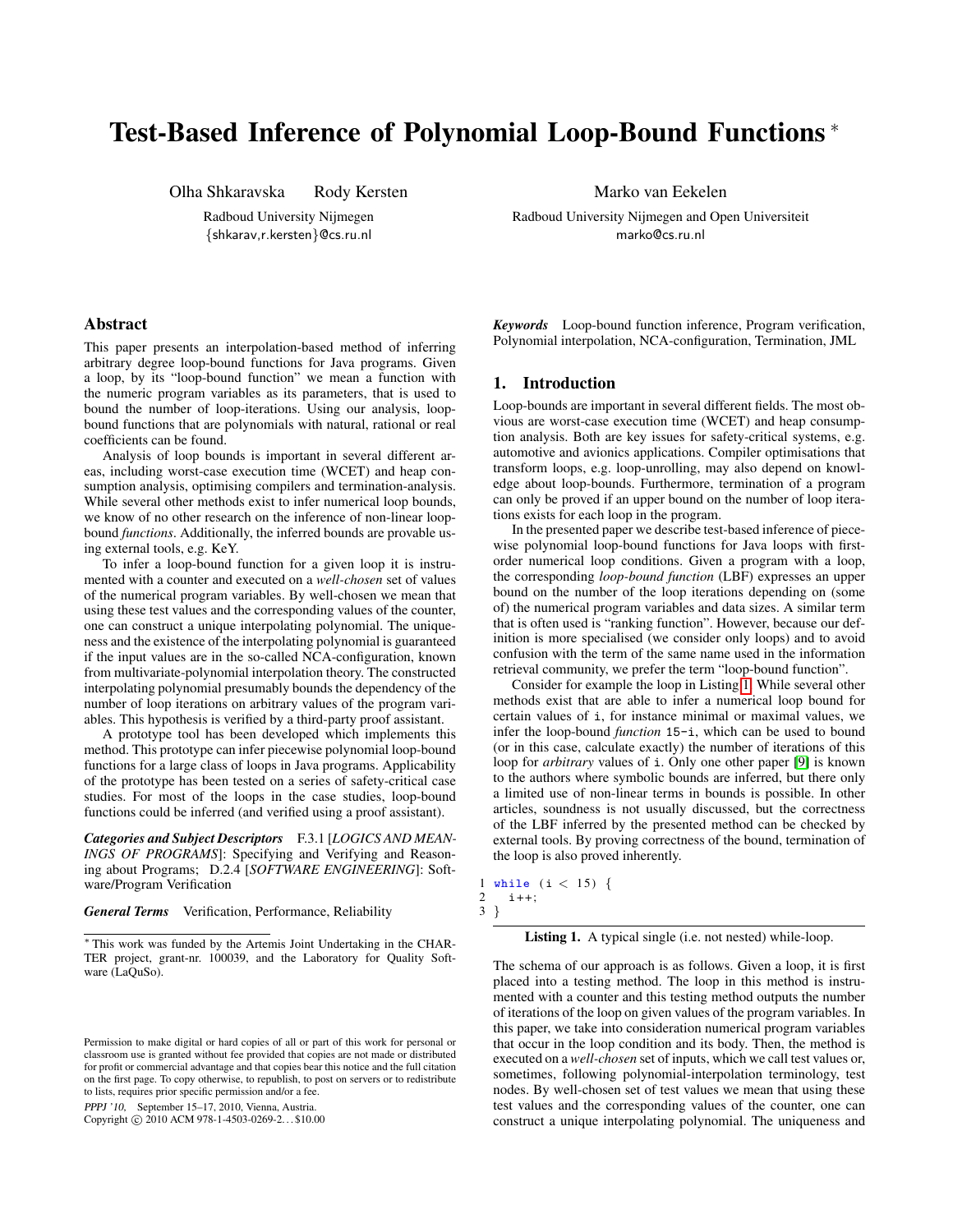the existence of the interpolating polynomial is guaranteed if the input values are in the so-called NCA-configuration, known from multivariate-polynomial interpolation theory. This issue is highlighted in Section [2,](#page-1-0) explaining application of polynomial interpolation. The obtained data are used to compute the corresponding interpolating polynomial. The inferring part of the procedure outputs a method, annotated with the inferred bound, e.g. annotated in JML [\[15\]](#page-9-1) by the decreases-expression. The correctness of the annotation is verified by an external checking tool. In our prototype implementation the method with the annotated loop is run through KeY [\[3\]](#page-9-2), which contains a verification-condition generator and a theorem prover.

To obtain concrete loop bounds (i.e. the concrete number of iterations on concrete data) , the obtained LBF may be applied to the results of data-flow analysis, possibly accelerated by abstract interpretation and/or program slicing. Several examples exist in the literature [\[7,](#page-9-3) [14\]](#page-9-4) indicating how this might be implemented.

This work builds on our previous research on size analysis [\[17\]](#page-9-5), where we studied polynomial dependencies of the sizes of output data structures (e.g. the length of a linked list) on the sizes of input data structures. A similar algorithm as is used here for generating loop bounds was used in [\[18\]](#page-9-6) to infer size relations.

The running example throughout this paper is a while-loop with a quadratic LBF, given in Listing [2.](#page-1-1) This bound is successfully inferred by the prototype implementation and can be verified using KeY.

```
1 while (x>0 \&x \in 0) & i (x \&x \&y) = 0 & i (x \in x) {
2 if (j == x) { i++; j = 0; }<br>3 i++;3 j++;
4 }
```
**Listing 2.** A single loop with the quadratic LBF  $x^2 - xi - j + 1$ .

This research is conducted in the context of the Critical and High Assurance Requirements Transformed through Engineering Rigour  $(CHAPTER)$  project<sup>[1](#page-1-2)</sup>. The goal of this project is to ease, accelerate, and cost-reduce the certification of safety-critical embedded systems by melding realtime Java, Model Driven Development, rulebased compilation, and formal verification. It will be part of a larger chain of tools developed in this project.

We recapitulate polynomial interpolation in Section [2.](#page-1-0) The LBF inference method is introduced in Section [3.](#page-2-0) We then briefly discuss the prototype implementation and a series of case studies in Section [4.](#page-5-0) Extensions to the basic method, that serve to handle more complex cases, are discussed in Section [5.](#page-5-1) The method is evaluated in Section [6.](#page-7-0) Related work is discussed in Section [7.](#page-7-1) We outline future work in Section [8](#page-8-0) and conclude the paper in Section [9.](#page-9-7)

#### <span id="page-1-0"></span>2. Polynomial Interpolation

When the result of a polynomial function is known for certain test values, the values of its coefficients can be derived. Such a polynomial, which interpolates the test results, exists and is unique under some conditions on the data, which are explored in polynomial-interpolation theory [\[5\]](#page-9-8).

For 1-variable interpolation this condition is well-known: all the test nodes must be different. Recapitulate it in more detail. A polynomial  $p(z)$  of degree d with coefficients  $a_0, \ldots, a_d$  can be written as follows:

$$
a_0 + a_1 z + \ldots + a_d z^d = p(z)
$$

The values of the polynomial function in any pairwise different  $d + 1$  points determine a system of linear equations w.r.t. the polynomial coefficients. More specifically, given the set  $(z_i, p(z_i))$ 

of pairs of numbers, where  $0 \le i \le d$ , and coefficients  $a_0, \ldots, a_d$ , the system of equations can be represented in the following matrix form, where only the  $a_i$  are unknown:

$$
\begin{pmatrix} 1 & z_0 & \cdots & z_0^{d-1} & z_0^d \\ 1 & z_1 & \cdots & z_1^{d-1} & z_1^d \\ \vdots & \vdots & \ddots & \vdots & \vdots \\ 1 & z_{d-1} & \cdots & z_{d-1}^{d-1} & z_{d-1}^d \\ 1 & z_d & \cdots & z_d^{d-1} & z_d^d \end{pmatrix} \begin{pmatrix} a_0 \\ a_1 \\ \vdots \\ a_{d-1} \\ a_d \end{pmatrix} = \begin{pmatrix} p(z_0) \\ p(z_1) \\ \vdots \\ p(z_{d-1}) \\ p(z_d) \end{pmatrix}
$$

The determinant of the matrix is called a *Vandermonde* determinant. For pairwise different points  $z_0, \ldots, z_d$  it is non-zero. This means that, as long as the output values  $p(z_i)$  are known for  $d+1$ different inputs  $z_i$ , there exists a unique solution for the system of equations and, thus, a unique interpolating polynomial.

The condition under which there exists a unique *multivariate* polynomial  $p(z_1, \ldots, z_k)$  that interpolates multivariate data is not trivial. Using the result from [\[5\]](#page-9-8), we have shown how to generate test data for size analysis of *functional programs* in [\[17\]](#page-9-5). Here we recall the basic facts from these papers. First, a polynomial  $p(z_1, \ldots, z_k)$  of a degree d and dimension k (the number of variables) has  $N_d^k = \binom{d+k}{k}$  coefficients. Let a set of values  $f_i$  of a real function f be given and let  $\bar{z}$  denote a vector-variable  $(z_1, \ldots, z_k)$ . A set  $W = \{\bar{w}_i = (z_{i1}, \ldots, z_{ik})\}$ :  $i = 1, \ldots, N_d^k$  of points in a real k-dimensional space forms the set of *interpolation nodes* if there is a unique polynomial  $p(\bar{z}) = \sum_{0 \leq j_1 + ... + j_k \leq d} a_{j_1...j_k} z_1^{j_1} ... z_k^{j_k}$  with the total degree d with the property  $p(\bar{w}_i) = f_i$ , where  $1 \leq i \leq N_d^k$ . In this case one says that the polynomial  $p$  interpolates the function  $f$  at the nodes  $\bar{w}_i$ . The condition on W, which assures the existence and uniqueness of an interpolating polynomial, is geometrical: it describes a node configuration, called *Node Configuration A*, NCA for short, [\[5\]](#page-9-8), in which the nodes from W should be placed in  $\mathcal{R}^k$ . The multivariate Vandermonde determinant computed from such points is non-zero. Thus, the corresponding system of linear equations w.r.t. the polynomial's coefficients has a unique solution. For a two-dimensional polynomial of degree  $d$ , the condition on the nodes that guarantees a unique polynomial interpolation is as follows:

 $N_d^2$  nodes forming a set  $W \subset \mathcal{R}^2$  lie in a 2-dimensional NCA *if there exist lines*  $\gamma_1, \ldots, \gamma_{d+1}$  *in the space*  $\mathcal{R}^2$ , *such that*  $d+1$ *nodes of* W lie on  $\gamma_{d+1}$  *and* d *nodes of* W lie on  $\gamma_d \setminus \gamma_{d+1}$ , ..., *and finally* 1 *node of* W lies on  $\gamma_1 \setminus (\gamma_2 \cup \ldots \cup \gamma_{d+1})$ *.* 

A typical instance of such a configuration is a 2-dimensional *grid*. An example of a two-dimensional grid based on integers is given in Figure [1.](#page-2-1)

For dimensions  $k > 2$  the NCA is defined inductively on k. A set of  $N_d^k$  nodes is in *NCA in*  $\mathcal{R}^k$  *if and only if* 

- *there is a* (k − 1)*-dimensional hyperplane such that it contains* some  $N_d^{k-1}$  of the given nodes lying in  $(k-1)$ -dimensional *NCA for the degree* d*,*
- *there is a* (k − 1)*-dimensional hyperplane such that it contains* some  $N_{d-1}^{k-1}$  nodes, lying in  $(k-1)$ -dimensional NCA for the *degree* d − 1*, and these nodes do not lie on the previous hyperplane,*
- *in general, for any*  $0 \le i \le d$ , there is a  $(k 1)$ -dimensional *hyperplane such that it contains some*  $N_{d-i}^{k-1}$  *nodes, lying in*  $(k-1)$ -dimensional NCA for the degree  $d - i$ , and these nodes *do not lie on the previous hyperplanes,*
- *thus, the remaining* 1 *node lies on the remaining hyperplane and does not belong to the previous ones.*

<span id="page-1-2"></span><sup>1</sup> <http://charterproject.ning.com/>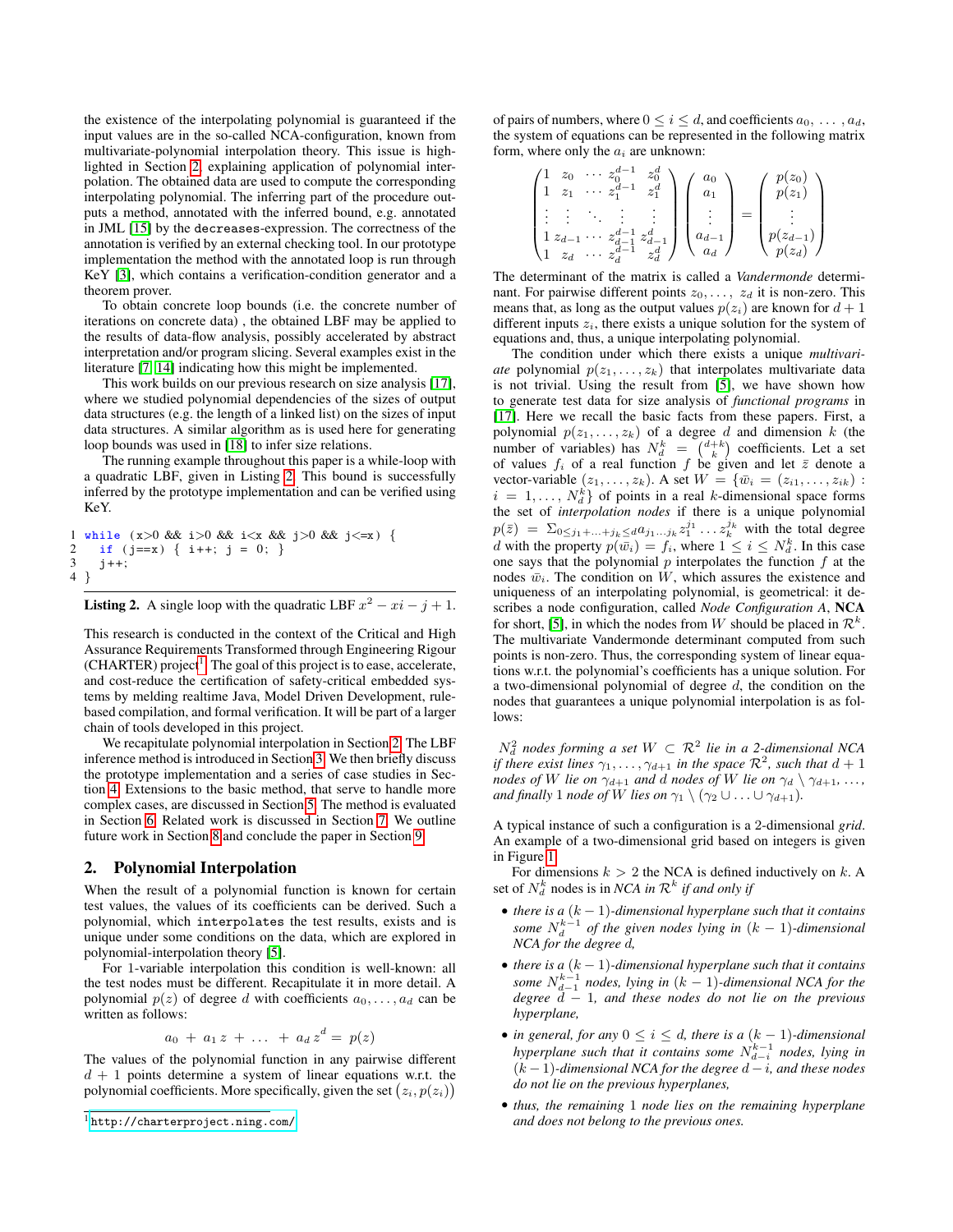For instance, for the example in Listing [2,](#page-1-1) we might assume that the loop-bound function is a quadratic polynomial (so,  $d = 2$ ) and depends on three variables,  $x$ ,  $i$  and  $j$ . Recall, that a quadratic function of three variables has  $\binom{5}{3} = 10$  coefficients:  $p(x, i, j) =$  $a_{200}x^2 + a_{020}i^2 + a_{002}j^2 + a_{110}xi + a_{101}xj + a_{011}ij + a_{100}x +$  $a_{010}i + a_{001}j + a_{000}$ . Therefore we need 10 three-dimensional points in  $\mathcal{R}^3$ -NCA. According to the definition above we need:

• A set of  $\binom{2+2}{2} = 6$  points on a plane in  $\mathcal{R}^2$ -NCA: we take the hyperplane  $j = 1$  and the following nodes:

$$
\begin{array}{c c c c c c c c c} x & i & j \\ \hline 2 & 1 & 1 \\ 3 & 1 & 1 \\ 4 & 1 & 1 \\ 3 & 2 & 1 \\ 4 & 2 & 1 \\ 4 & 3 & 1 \end{array}
$$

These points are given (projected on the hyperplane  $j = 1$ ) in Figure [1.](#page-2-1)

• A set of  $\binom{2+1}{2} = 3$  points in  $\mathcal{R}^2$ -NCA on another plane: we take the hyperplane  $j = 2$  and nodes

$$
\begin{array}{ccccc}\nx & i & j \\
3 & 1 & 2 \\
4 & 1 & 2 \\
3 & 2 & 2\n\end{array}
$$

• A single  $\binom{2+0}{2} = 1$ ) point on yet another plane in  $\mathcal{R}^2$ -NCA: we take just  $(x = 4, i = 1, j = 3)$ .

The corresponding system of linear equations is:

 $\sqrt{2}$ 

>>>>>>>>>>>>>>>>>>>>>>>>>>>>>>>>>>>>><

>>>>>>>>>>>>>>>>>>>>>>>>>>>>>>>>>>>>>:

3

$$
2^{2}a_{200} + 1^{2}a_{020} + 1^{2}a_{002} + 2a_{110} + 2a_{101} + 1a_{001} + 1a_{001} + 1a_{000} = 2
$$
  
\n
$$
3^{2}a_{200} + 1^{2}a_{020} + 1^{2}a_{002} + 3a_{110} + 3a_{101} + 1a_{001} + 1a_{000} = 6
$$
  
\n
$$
4^{2}a_{200} + 1^{2}a_{020} + 1^{2}a_{002} + 4a_{110} + 1a_{001} + 1a_{000} = 6
$$
  
\n
$$
4^{2}a_{200} + 2^{2}a_{200} + 1^{2}a_{002} + 4a_{110} + 4a_{101} + 1a_{000} = 12
$$
  
\n
$$
3^{2}a_{200} + 2^{2}a_{200} + 1^{2}a_{002} + 3 \cdot 2a_{110} + 3a_{101} + 2a_{011} + 3a_{100} + 2a_{010} + 1a_{001} + 1a_{000} = 3
$$
  
\n
$$
4^{2}a_{200} + 2^{2}a_{20} + 1^{2}a_{002} + 4 \cdot 2a_{110} + 4a_{101} + 2a_{011} + 4a_{100} + 2a_{010} + 1a_{001} + 1a_{000} = 8
$$
  
\n
$$
4^{2}a_{200} + 3^{2}a_{200} + 1^{2}a_{002} + 4 \cdot 3a_{110} + 4a_{101} + 3a_{111} + 4a_{101} + 3a_{111} + 4a_{100} + 3a_{011} + 1a_{000} + 3a_{011} + 1a_{000} + 1a_{001} + 1a_{000} = 4
$$
  
\n
$$
3^{2}a_{200} + 1^{2}a_{200} + 2^{2}a_{002} +
$$

Its solution is  $(1, 0, 0, -1, 0, 0, 0, 0, 0, -1, 1)$ , which yields the polynomial  $p(x, i, j) = x^2 - xi - j + 1$ .

# <span id="page-2-0"></span>3. Inference of Loop-Bound Functions

Our method is designed for loops with conditions in the form of propositional logic expressions over numerical (in)equalities. Formally:

$$
C := sC | C_1 \wedge C_2 | C_1 \vee C_2 sC := e_1 \leq, >, \leq, \geq, =, \neq e_2
$$

where  $e_i$  are arithmetical expressions.

For now, we limit our focus to loops where the conditions are conjunctions over linear (in)equalities. The analysis of loops where



<span id="page-2-1"></span>Figure 1. An example of well-chosen test nodes for a polynomial  $g(x, i) = a_{20}x^2 + a_{11}xi + a_{02}i^2 + a_{10}x + a_{01}i + a_{00}$ . These may be used to reconstruct a polynomial  $g(x, i) = p(x, i, 1)$ , where p is the polynomial bound for our running example. The grey area represents points that satisfy the condition  $x < i$ .

the condition contains disjunctions is discussed in Section [5.](#page-5-1) Note that the limiting the loop-conditions to linear (in)equalities does not mean limiting to linear LBFs. The loop in Listing [2](#page-1-1) has a non-linear LBF for instance.



<span id="page-2-2"></span>Figure 2. Test-based procedure from a helicopter view: infer-andcheck cycle.

In Figure [2](#page-2-2) we give a helicopter view of the test-based infer-andcheck procedure. First, a user inputs the Java source code to the inference procedure. Then the procedure makes a hypothesis of a LBF, based on test-runs. This hypothesis is expressed in some conventional annotations, like JML, so the annotated method output can be read by an external checker that checks if the inferred bound is correct. Manual steps might be necessary to construct the proof. If the user concludes that such a proof cannot be found, (s)he might go back to the inference procedure and try again with a higher degree of a polynomial LBF.

In Figure [3,](#page-3-0) we zoom in on the test-based inference module. We start with Java source code and pick a loop for which one wants to infer an LBF. The loop is (automatically) inserted in a new method and instrumented with a counter, which is returned at the end of the method. The parameters of the method are the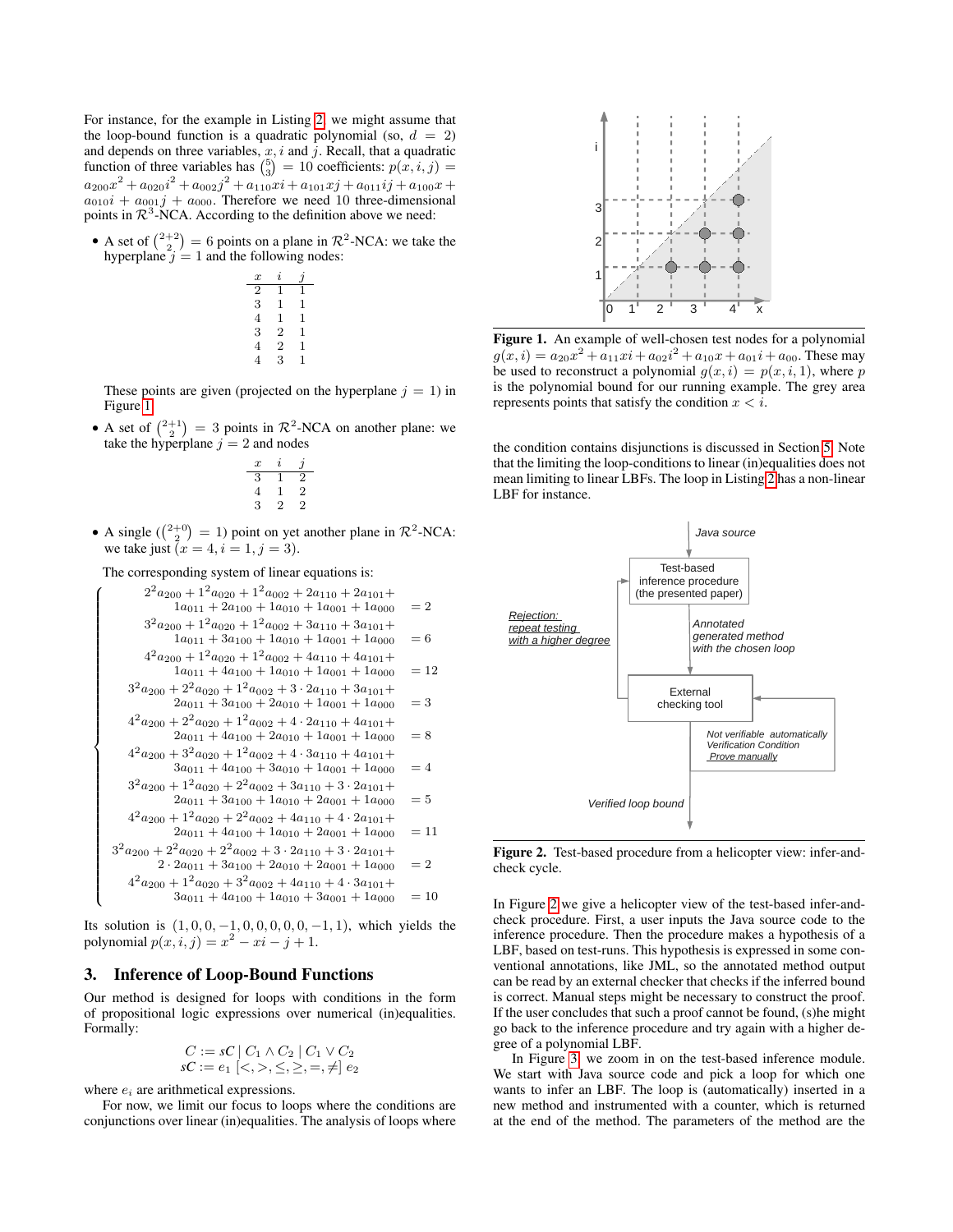

<span id="page-3-0"></span>Figure 3. Test-based inference module in more detail. The choice of test nodes is explained in Section [2.](#page-1-0)

numerical variables that occur in the loop condition and in its body. In Section [8.2,](#page-9-9) we discuss a combination with program slicing techniques, which would yield exactly the variables on which the loop bound depends. The new method is now executed for a given degree and an appropriate set of values of these parameters, i.e. on so called *test nodes*. For instance, in our running example  $(x =$  $2, i = 1, j = 1$  is an admissible test node. A well-chosen complete set of test nodes for this loop is given in the figure. The set consists of 10 nodes, since a polynomial of degree 2 of 3 variables has 10 coefficients:  $p(x, i, j) = a_{200}x^2 + a_{020}i^2 + a_{002}j^2 + a_{110}xi +$  $a_{101}x_1 + a_{011}i_1 + a_{100}x_1 + a_{010}i_1 + a_{001}i_1 + a_{000}$ . The result of a test run is the number of iterations for the corresponding node. For instance, with  $(x = 2, i = 1, j = 1)$  the loop body is executed 2 times, so the test method returns count  $= 2$ . From the results of the test-runs a polynomial over the parameters can be calculated which interpolates the test results.

Multiple tactics are possible to guess the degree of the polynomial. It can be left to the user to supply it as input to the procedure, or an increasing degree can be tried, up to a certain bound. When a degree that is too low is supplied, the method will still find an LBF, but the checker will reject it. When a degree that is too high is given, the right polynomial will still be found, but more test-runs are needed.

### <span id="page-3-3"></span>3.1 LBF Inference: The Basic Method

This polynomial interpretation method was already applied to Size Analysis in previous work [\[17,](#page-9-5) [18\]](#page-9-6). The *main challenge* we face when we adjust the interpolation theory to inferring imperative loop-bound functions is that test data must not only lie on a grid (or more generally, be in NCA), but also satisfy the loop condition C. In Figure [1](#page-2-1) we show the set of points satisfying the (in)equalities  $i < x, i > 0$  and  $x > 0$ . This corresponds to the loop condition in our running example for the fixed  $j = 1$ . Whenever the loop condition is violated the loop is not executed and the testing method, which is wrapped around the loop, outputs 0. Therefore, if we con-

structed the interpolation polynomial using a node(s) that does not satisfy the loop condition, we would obtain for sure an incorrect loop bound.

The problem of generating test data for imperative loops is formalised as follows:

- given:
	- $\blacksquare$  a degree d,
	- $\blacksquare$  the number of variables k, on which the loop-bound function depends,
	- a loop condition  $C$ ,
- to find  $N_d^k$  nodes in NCA that satisfy C.

We have reduced this task to the following one: *construct an integer* grid in  $\mathcal{R}^k$ , such that it is based on  $d+1$  parallel hyperplanes and  $\overline{c}$ *contains*  $N_d^k$  *nodes, where* 

- there are some  $N_d^{k-1}$  nodes in  $(k-1)$ -dimensional NCA for *the degree* d *that lie on one of the hyperplanes and satisfy the corresponding projection of* C *to this hyperplane,*
- there are some  $N_{d-1}^{k-1}$  nodes in  $(k-1)$ -dimensional NCA for *the degree* d − 1 *that lie on another hyperplane and satisfy the projection of* C *on this hyperplane,*
- there are some  $N_{d-i}^{k-1}$  nodes in  $(k-1)$ -dimensional NCA for *the degree* d − i *that lie on a fresh hyperplane and satisfy the projection of* C *on this hyperplane*,  $0 \le i \le d$ ,
- *and the remaining* 1 *node lies on the remaining hyperplane and satisfying the corresponding projection of* C*.*

In general terms, our approach is based on search of the appropriate nodes on hyperplanes  $x_1 = i_0, \ldots, i_d$ . The search is inductive on the number of variables  $k$ . To bound the search space one uses an external optimisation procedure solving tasks of the form  $f(x_1, \ldots, x_k) \rightarrow \min$ , where  $x_1, \ldots, x_k$  satisfy the constraints  $C(x_1, \ldots, x_k)$ . Currently in our prototype we use a linear programming solver, and therefore, the prototype handles only linear loop conditions. In general, one may use non-linear optimisation software, such as the implementation of the Augmented Lagrangian Genetic Algorithm (ALGA) by MathWorks  $<sup>2</sup>$  $<sup>2</sup>$  $<sup>2</sup>$  or the open-source</sup> Java package Sigoa<sup>[3](#page-3-2)</sup>.

The rest of this subsection is structured as is the inference procedure: generating test-nodes, conducting the tests and interpolating a polynomial LBF.

# 3.1.1 The algorithm for generating test-nodes

1. Run the chosen optimisation procedure for the objective functions  $x_i \rightarrow \min, x_i \rightarrow \max$  and the constraints constituted from the loop conditions and the additional bounds  $m_i \leq x_i$  $M_i$ , where  $m_i, M_i$  are predefined resp. minimal and maximal admissible values of the variables  $x_i$ , with  $1 \leq i \leq k$ .

The results define the k-dimensional box, that bounds the set defined by  $C$  (within the minimal-maximal values). We only look for nodes inside this box, because we know that others do not satisfy the loop condition.

- 2. Obtain search hyperplanes  $H_i$  by cutting the bounding box on d congruent "slices",  $j = 0, \ldots, d$ .
- 3. Amongst these hyperplanes, search for one that contains  $N_d^{k-1}$ nodes in  $(k - 1)$ -dimensional NCA for the degree d and the projection of  $C$  on this hyperplane, etc. as explained above.

<span id="page-3-1"></span><sup>2</sup> [http://www.mathworks.com/access/helpdesk/help/toolbox/](http://www.mathworks.com/access/helpdesk/help/toolbox/gads/bqf8bdd.html) [gads/bqf8bdd.html](http://www.mathworks.com/access/helpdesk/help/toolbox/gads/bqf8bdd.html)

<span id="page-3-2"></span><sup>3</sup> <http://sigoa.sourceforge.net/>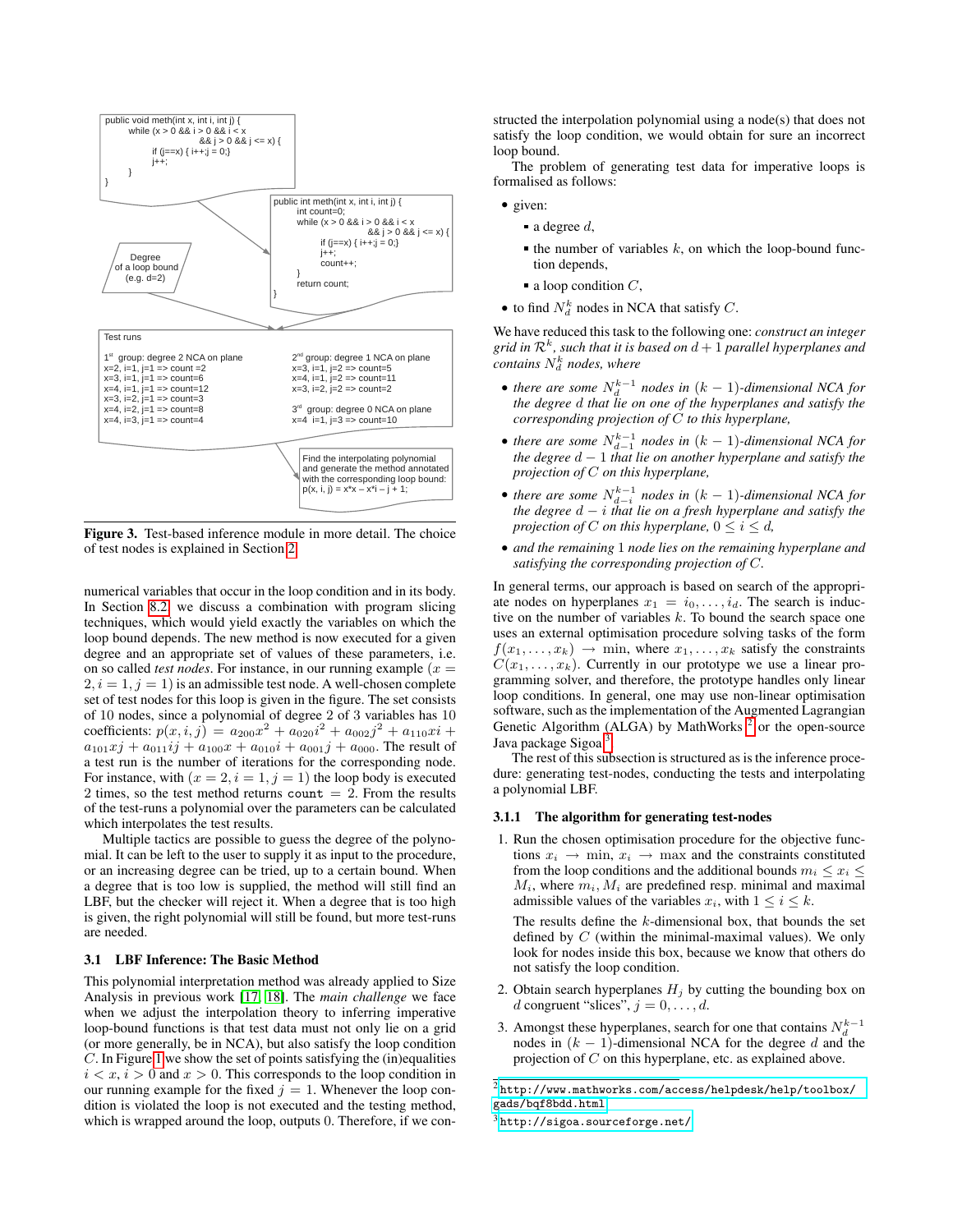4. If the search succeeds, then stop. Otherwise, refine the grid by increasing the number of hyperplanes (e.g. by decreasing the distance between them) and repeat the search for the refined grid.

This procedure finds test-nodes that both satisfy the loop condition and lie in NCA, if they exist on a grid within the minimal-maximal values  $m_i$ ,  $M_i$ . It finds suitable test-nodes for the case-study examples. To refine the search algorithm, one may add other, than rectangular grids, kinds of NCA, like e.g. *pencil* configurations.

# 3.1.2 Run tests

When suitable test nodes have been selected, we can now run the tests. Of course, because the investigated loops are actually executed, termination of the inference procedure depends on termination of those loops. The LBF inference procedure terminates *if* the considered loop terminates for all inputs.

Assuming that infinite loops are undesirable in general, but especially for loops for which one seeks to bound the number of iterations, "finding" non-termination for certain inputs is a valuable result in itself. An implementation can never conclude nontermination, but it may quit execution after a particular amount of time has passed and hint the user that there is a large chance that the loop does not terminate on the considered inputs.

#### 3.1.3 Find the interpolating polynomial

When all the tests have produced iteration counts (i.e. all have terminated), then we can now fit a polynomial, which interpolates these results. Because the test-nodes satisfy NCA, we know that a single interpolating polynomial exists.

#### 3.2 Dealing with LBFs with rational or real coefficients

As stated earlier, LBFs can be polynomials with coefficients that are natural, rational or real numbers. However, when a polynomial has rational or real coefficients, its result is not necessarily a natural number, which, of course, any estimate of a number of loop iteration must be. Consider for instance the loop in Listing [3.](#page-4-0)

```
1 while (start \lt end) {<br>2 start += 4;
     start += 4;
3 }
```
Listing 3. An example with a loop-bound function that is a polynomial over rational coefficients

The exact number of iterations of this loop is given by  $\lceil \frac{\text{end}-\text{start}}{4} \rceil$ . In other words, when end − start does not equate to a natural number, for instance to  $\frac{3}{4}$ , it must be *ceiled*. Generally, when the coefficients of the polynomial LBF  $p(\bar{z})$  are not natural numbers, the actual bound should be read as  $[p(\bar{z})]$ . When the coefficients *are* naturals, we omit the ceiling notation.

#### 3.3 Expressing the LBF in JML

In this section we discuss how we can express the found LBF in JML, in order to be verified by an external tool.

The result of our method is Java code annotated with JML, in which the inferred LBF is expressed. Loop-bound functions are most easily expressed in JML by defining a decreases clause on the loop. This is an expression which must decrease by at least 1 on each iteration, and remains greater than or equal to 0, see the JML reference manual [\[13\]](#page-9-10). It therefore forms an upper-bound on the number of iterations.

We want an external tool to verify the LBF for the case where the loop condition initially holds, otherwise the decreases-clause is not guaranteed to be  $\geq 0$  initially (and the loop will iterate exactly 0 times). Therefore, the loop condition is added as a precondition to the constructed method. The example from Listing [2](#page-1-1) is shown in annotated form in Listing [4.](#page-4-1)

```
\frac{1}{2} /*@
 2 requires x>0 & x \ge 0 & x \ge 0 & x \ge 3 ensures true;
   ensures true;
 4 ∗/
 5 public void meth (int x, int i, int j) {
 \frac{6}{7}1/\omega assignable i, j;
 8 //@ loop_invariant true;
9 / /@ d e c r e a s e s x∗x − x∗ i − j + 1 ;
      while (x>0 \&x \in 0) & i < x & i \times = 0 & & j \cdots = x ) {
11 if (j == x) \{ i++; j = 0; \}<br>12 j++;
        j++;13 }
14 }
```
Listing 4. The inferred LBF for the example in Listing [2](#page-1-1) expressed as a JML annotation.

Unfortunately, there is no ceiling operation available in JML. We therefore have to overestimate the bound slightly when the LBF has rational or real coefficients. Since  $\lceil p(\bar{z}) \rceil \leq p(\bar{z}) + 1$ , we can do this safely by adding one instead of ceiling.

Although our method works for both integer and floating-point numbers, and JML can handle them, no verification tools for Java programs annotated with JML are known to the authors that have support for floating-point numbers.

#### 3.4 Complexity: exponential w.r.t. the number of variables  $k$

The first sub-procedure in the presented inference method is an external optimisation procedure used to bound the test-nodes search space. Typically, the complexity of optimisation methods depends on the number of (in)equations in the constraints, number of variables (the space's dimension) and complexity of (in)equations. For non-linear constraints the worst-case complexity is, as a rule, exponential, but one often uses "smart search" algorithms providing better average computation time. For instance, in genetic algorithms the search is directed by e.g. the value of a penalty function that decreases when one searches in the "right direction".

For the remaining parts of the inference method we can give independent estimations of complexity. These parts are:

- the search of test nodes that, as one intuitively expects, has the most significant complexity, which we will discuss right now, below,
- the runs  $(N_d^k = \binom{d+k}{k}$  times) of the test method on the test nodes,
- solving a system of  $N_d^k$  linear equations w.r.t.  $N_d^k$  variables that has the worst complexity  $O((N_d^k)^3)$ ; with some advanced matrix-multiplication algorithms the complexity may be between  $O((N_d^k)^2)$  and  $O((N_d^k)^3)$ .

Searching of test nodes is the most time-consuming part of the inference procedure (besides, probably, non-linear optimisation part). Let  $\mathcal{N}(d, k)$  denote the time for finding the nodes for a polynomial of the degree  $d$  with  $k$  variables. Consider its behaviour from the best to the worst case, with  $\mathcal{N}_{\min}(d, k)$  denoting the best computation time.

In the *best case* we just cut the k-dimensional cube by  $d + 1$ hyperplanes of the dimension  $k-1$ , and find immediately  $N_{d-i}^{k-1}$ points on the *i*-th hyperplane in time  $\mathcal{N}_{\min}(d - i, k - 1)$ , where  $0 \leq i \leq d$ . Therefore, we may assume that  $\mathcal{N}_{\min}(d, k-1)$  $\mathcal{N}_{\min}(d, k-1) + \mathcal{N}_{\min}(d-1, k-1) + \ldots + \mathcal{N}_{\min}(1, k-1) +$  $\mathcal{N}_{\min}(0, k-1) + (d+1)$  that includes the time for  $d+1$  recursive calls. We can show by induction on k that  $\mathcal{N}_{\min}(d, k) = O\left(\frac{d^k}{k!}\right)$  $\frac{d^{\kappa}}{k!}$ ).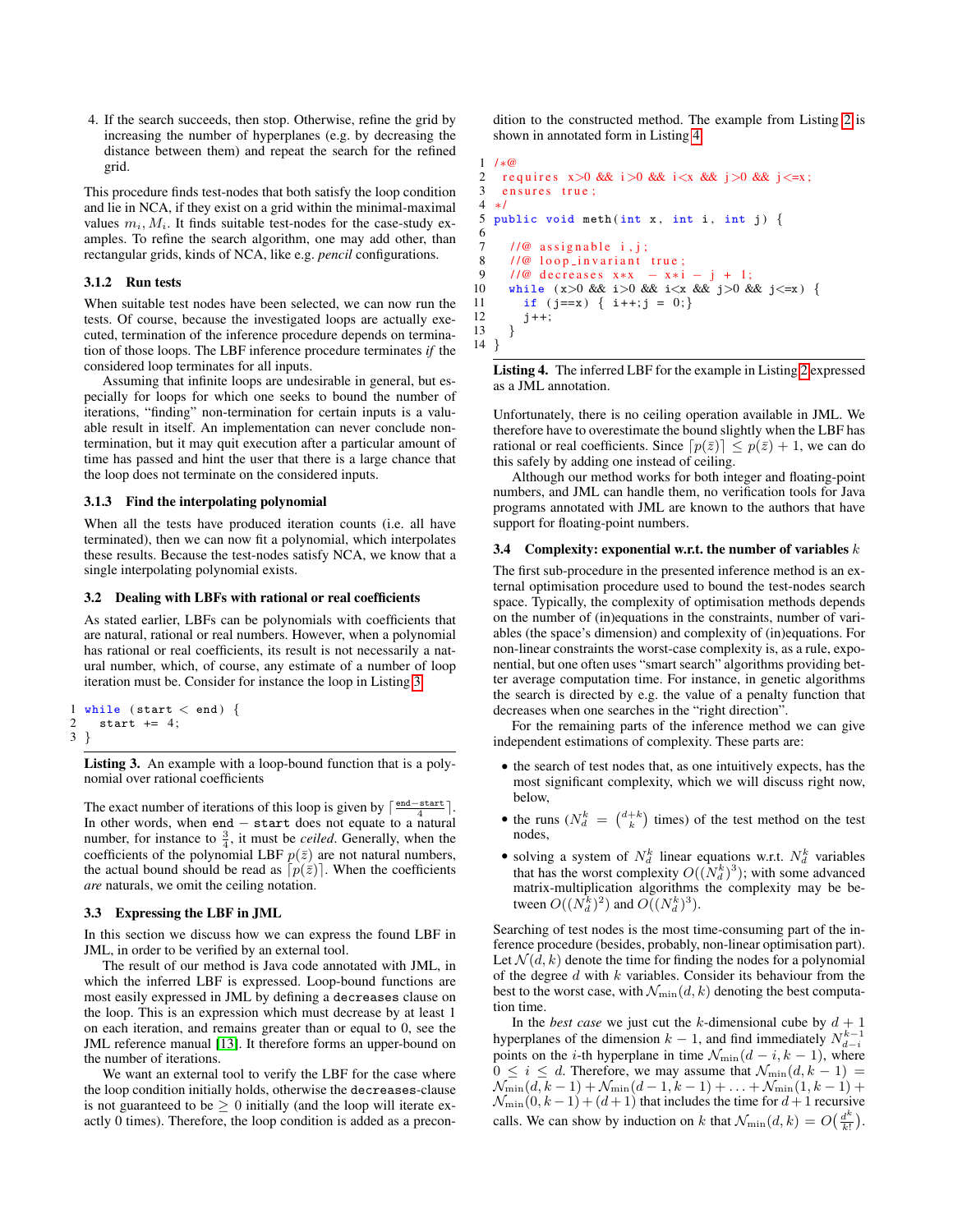Indeed, for  $k = 1$  we have to pick up  $d + 1$  different points on the line, so  $\mathcal{N}_{\min}(d,1) = d + 1 = O(\frac{d}{1})$ . For  $k = 2$  we have  $\mathcal{N}_{\min}(d,2) = (d+1)+d+\ldots+1+(d+1) = \frac{d(d+1)}{2} +$  $(d+1) = O(\frac{d^2}{2})$  $\frac{d^2}{2}$ ). Using the induction assumption,  $\mathcal{N}_{\min}(d, k) =$  $\sum_{i=0}^{d} O(\frac{(d-i)^{k-1}}{(k-1)!}) + (d+1) = O(\frac{1}{(k-1)!} \sum_{i=0}^{d} j^{k-1}) + (d+1) \approx$  $O\left(\frac{1}{(k-1)!}\int_0^d x^{k-1}dx\right) + (d+1) = O\left(\frac{d^k}{k!}\right)$  $\frac{1}{k!}$ ).

In the "*middle" case* the initial collection of  $(d+1)$  hyperplanes does have all the points in the necessary configuration, but, roughly, one has to reorder hyperplanes to get the k-dimensional NCA configuration. That is, the  $i = 0$ -th hyperplane does not contain enough, i.e.  $N_d^{k-1}$ ,  $(k-1)$ -dimensional points, so in general we have to look through all  $d + 1$  hyperplanes. Next, for  $N_{d-1}^{k-1}$  points we have to search in d remaining hyperplanes, etc. So, for  $N_{d-i}^{k-1}$ points we search in P ints we search in  $d + 1 - i$  hyperplanes. Therefore,  $\mathcal{N}(d, k) =$ <br> $\frac{d}{d}((d + 1 - i)(\mathcal{N}(d - i, k - 1) + 1))$ , including the recursive calls (with " $+1$ " staying for the recursive call of the procedure for  $d - i, k - 1$ ). Then, the estimate is

$$
\begin{array}{l} {\mathcal N}(d,k) \leq \\ \sum_{i=0}^d \left( (d+1-i) ({\mathcal N}(d,k-1)+1)\right) = \\ ({\mathcal N}(d,k-1)+1) \sum_{i=0}^d (d+1-i) = \\ ({\mathcal N}(d,k-1)+1) O(\frac{d^2}{2}) \leq \\ ({\mathcal N}(d,k-2)+1) O(\frac{d^4}{4}) + O(\frac{d^2}{2}) = \\ O((\frac{d^2}{2})^k) \end{array}
$$

Now, it is clear that the *the worst-case* computation time of node search is exponential in  $k$ . Different versions of the search procedure provide different bases of the exponent or differ by a multiple, that may be quite large. Here we consider one of the versions (implemented in the prototype) with accelerated generation of new collections of hyperplanes. In the worst case, if we fail to find enough nodes w.r.t. the current collection of hyperplanes, we have to generate another collection of  $D > d + 1$  hyperplanes for a refined grid. Similarly to the estimates above, the estimate is  $\mathcal{N}(d, k) = \sum_{i=0}^{d} (D + 1 - i)(\mathcal{N}(d - i, k - 1) + 1) \le$  $(\mathcal{N}(d, k-1)+1)O(\frac{D^2}{2})=O((\frac{D^2}{2})^k)$ . After failing with the first hyperplane collection, D takes consecutively the values  $2(d + 1)$ ,  $2^{8}2(d+1)$ , ...  $2^{8i+1}(d+1)$ , with  $0 \le i \le i_{\text{max}}$  and for  $i_{\text{max}}$ the following holds. It is such that  $2^{8i_{\text{max}}+1}(d+1) \leq M+1$ , where  $M$  is the (length of the) side of the bounding box, generated by the optimisation procedure on the first step. So, we obtain that  $i_{\max} \leq \frac{1}{2}$  $\frac{1}{8}$ (log<sub>2</sub>  $\frac{M+1}{d+1} - 1$ ). The worst-case time, when we have to go through all the possible cuts, is then

$$
\sum_{i=0}^{i_{\text{max}}} \left( \left( \frac{(2^{8i+1}(d+1))^2}{2} \right)^k \right) =
$$
  

$$
O(2^k(d+1)^{2k}) \sum_{i=0}^{i_{\text{max}}} O(2^{16k})^i =
$$

$$
O\left(2^k (d+1)^{2k} \frac{\left(2^{16k}\right)^{2} \text{max}+1}{2^{16k}-1}\right)
$$

Taking into account the estimate for  $i_{\text{max}}$  we obtain that  $\mathcal{N}(d, k)$ does not exceed

$$
O\!\left( \Big(\frac{2}{2^{16}}(d+1)^2\Big)^k \Big(\frac{M+1}{2(d+1)}\Big)^{2k} \right) = O\!\left( \Big(\frac{1}{2^{17}}(M+1)^2\Big)^k \right)
$$

# <span id="page-5-0"></span>4. Prototype and Case Studies

We have created a prototype implementation of the method in Java. This prototype can be used to load Java source files, select a loop to analyse, input an expected degree, infer a loop-bound function (LBF) and output Java code containing JML annotations in order

to prove this inferred LBF using an external tool, for instance KeY [\[3\]](#page-9-2) or ESC/Java2 [\[15\]](#page-9-1).

For the prototype, existing software packages were used as much as possible, for instance for bounding the test-node search space and for solving the interpolation matrix. Around 3000 lines of code were added to create a working prototype, including a graphical user interface.

JML annotations can be generated for all of the loops listed in this paper. We were able to prove all the inferred LBFs using KeY. Additionally, we have conducted three case studies of safetycritical Java systems, suggested as test cases by the CHARTER partners.

- Collision detector case study from [\[11\]](#page-9-11). The first case is the collision detector example from the paper "Provable Correct Loop bounds for Realtime Java Programs" by James Hunt et al [\[11\]](#page-9-11). This code stems from a safety-critical avionics application.
- **DIANA Package.** This package is developed in the FP6 project *Distributed, equipment Independent environment for Advanced* avioNics Applications (DIANA)<sup>[4](#page-5-2)</sup>. The package is described in detail in [\[16\]](#page-9-12).
- $\bullet$  CD<sub>X</sub> Collision Detector package. The CD<sub>X</sub> Collision Detector package<sup>[5](#page-5-3)</sup> is a publicly available Real-Time Java Benchmark. It is described in [\[12\]](#page-9-13).

|              | Nr. of loops | Analysable | Percentage |
|--------------|--------------|------------|------------|
| Hunt et al   |              |            | $100\%$    |
| <b>DIANA</b> |              |            | $100\%$    |
| ⊇Dх          | 38           | 23         | 61%        |
| Total        |              | 29         | 6%         |

<span id="page-5-4"></span>Table 1. Summary of the cases studied.

The results are shown in Table [1.](#page-5-4) As can be read from the table, we can handle roughly two-thirds of the loops found in the case studies. This means that we can infer an LBF for these loops using our prototype and prove it using KeY. All of the found LBFs were linear, i.e. of degree one.

In the case studies, apparently, enough test-nodes are found after just a few cuts of the k-dimensional search space. This leads us to believe that the average complexity of the method lies somewhere around  $O(D^{2k})$  for  $D = 2^9(d+1)$ , rather than near the worstcase complexity. For the examples in the case studies this amounts to approximately one second spent in LBF inference. KeY was able to prove all the LBFs fully automatically, for which it requires approximately 5 to 10 seconds.

# <span id="page-5-1"></span>5. Extensions

Two extensions were made to the core method in order to deal with a greater class of loops. The first extension enables analysis of loops with disjunctions in their conditions. The second extension enables analysis of loops with conditionals (if-statements) inside their bodies.

<span id="page-5-2"></span> $^4$ <http://diana.skysoft.pt/>

<span id="page-5-3"></span><sup>5</sup> <http://adam.lille.inria.fr/soleil/rcd/>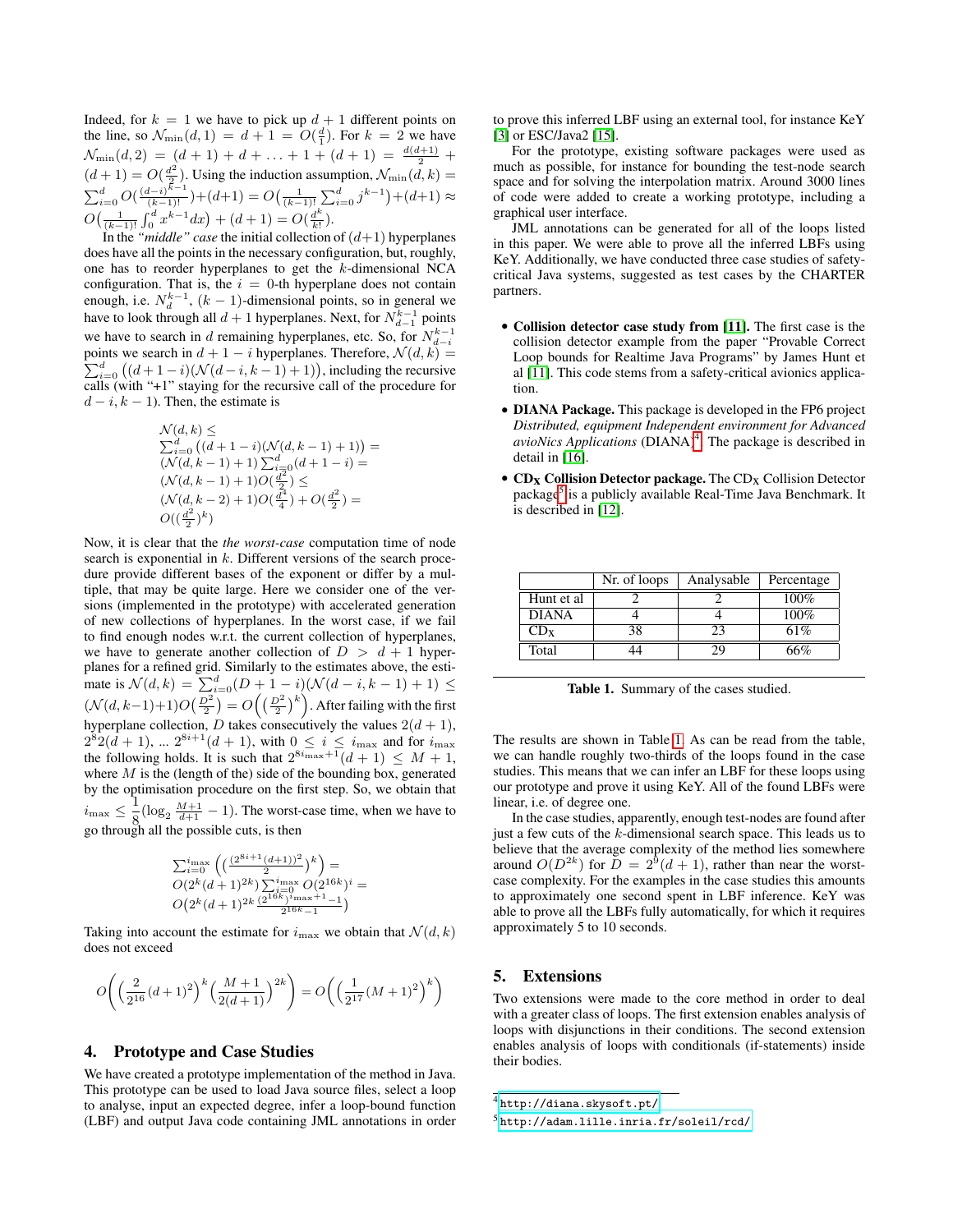### 5.1 Piecewise LBFs for disjunctive loop conditions

Here, we consider loop conditions in disjunctive normal form (DNF) over arithmetical (in)equalities:

$$
\bigvee_{i=1}^n \big(\bigwedge_{j=1}^{m_i} (e_{lij} \mathbf{b} \, e_{rij})\big)
$$

with  $\mathbf{b} \in \{ \langle \rangle, \rangle, =, \neq, \leq, \geq \}$ . Note that any expression in propositional logic can easily be converted into DNF, using the laws of distribution and De Morgans theorems.

We transform the DNF loop condition into a DNF in which the conjuncts represent pairwise non-overlapping numeric sets. We use the fact that:

$$
B_1 \vee \ldots \vee B_n = \bigvee_{I \subseteq \{1,\ldots,n\}, I \neq \emptyset} \left(\bigwedge_{i \in I} B_i \setminus \bigvee_{j \in \overline{I}} B_j\right)
$$

where I denotes the complement of I in  $\{1, \ldots, n\}$ . Formally, the *disjunction-splitting* operation for e.g. a two-conjunct DNF  $\bigwedge_{i=1}^{m_1} A_{1i} \vee \bigwedge_{i=1}^{m_2} A_{2i}$ , where each  $A_{ji}$  is an inequation, is defined by

$$
split(\bigwedge_{i=1}^{m_1} A_{1i} \vee \bigwedge_{i=1}^{m_2} A_{2i}) := \bigwedge_{\substack{i=1 \ i_1, n_2 \ j_1, \ldots, n_1, m_2 \ j_1, \ldots, n_2}}^{m_1, m_2} A_{1i_1} \wedge (\neg A_{2i_2}) \vee \bigwedge_{\substack{i=1 \ i_1, n_2 \ j_1, \ldots, n_1, \ldots, n_2 \ j_1, \ldots, n_1, \ldots, n_2}}^{m_1, m_2} A_{1i_1} \wedge A_{2i_2} \vee
$$

Together, the disjunctive conjuncts of a loop condition determine a *piecewise* LBF.

Consider the example given in Listing [5.](#page-6-0)

<span id="page-6-0"></span>1 while (start  $\lt$ end && (end  $\lt$  40 || end  $>100$ ))<br>
2 start + + :  $start++$ :

Listing 5. While-loop with disjunctions and two parameters in its condition.

The procedure first splits up the loop condition into three disjunctive parts (start < end)  $\land$  (end < 40)  $\land \neg$  (end > 100),  $(\text{start} < \text{end}) \wedge (\text{end} > 100) \wedge \neg (\text{end} < 40)$  and  $(\text{start} <$ end)  $\land$  (end  $\lt$  40)  $\land$  (end  $\gt$  100). Since (end  $\lt$  40) and  $(end > 100)$  cannot both be true, this can easily be simplified to the following two pieces: (start < end)  $\wedge$  (end < 40) and  $(\text{start} < \text{end}) \wedge (\text{end} > 100)$ 

Then it constructs test methods for two separate loops, one with each condition. From this point on, the regular inference procedure runs. It generates the following piecewise bound:

$$
\left\{\begin{array}{ll}\verb&end-start& if (start < end) \land (end < 40) \\ \verb&end-start& if (start < end) \land (end > 100) \\ \verb&0& else \end{array}\right.
$$

In this case the polynomials in both clauses of the disjunction coincide.

Disjunction-splitting takes care of loop conditions containing disjunctions, as long as the body of the loop satisfies the following *separated pieces property*:

*For each disjunctive piece of the loop-condition, not overlapping any other pieces, the loop-body does not change the program variables in such a way that another piece becomes satisfied.*

An example of a loop that does not satisfy this property is given in Listing [6.](#page-6-1)

<span id="page-6-1"></span>1 while  $(i < 30$  ||  $(i > 29$  && i  $(100)$ )  $2 \t i++$ ;

Listing 6. Loop in which the pieces are separate, but a jump is made from one piece to the other

### 5.2 Branching inside the loop body

The basic procedure finds correct LBFs for most loops containing branching, such as for example the one in Listing [2.](#page-1-1) However, there are cases in which the basic procedure fails, because the different branches affect the bound in different ways. Such a case is shown in Listing [7.](#page-6-2)

<span id="page-6-2"></span>1 while  $(i > 0)$ <br>2 if  $(i > 100)$ 2 if  $(i > 100)$  i -= 10;<br>3 else i -= 1: else i  $-$ = 1;

Listing 7. Example where the basic method supplies an incorrect LBF. Therefore, branch-splitting is applied, yielding the untight, but correct LBF i.

To solve this problem, we have invented *branch-splitting*. This procedure finds LBF for loops where the if-statements, if they exist in a loop body, have the following *worst-case computation branch (WCCB) property*:

*For each loop body, there is an execution path such that, for any collections of values of the loop variables, if one follows this execution path in every loop iteration one reaches the worst-case, i.e. the upper bound.*

With branch-splitting, we mean that we generate multiple new loops from the original, one for each possible branch. We then do the analysis for each of these branches. The LBF is then the maximum of all the inferred LBFs. Thanks to the WCCB property, we can easily find the LBF that always specifies the maximum, by supplying a set of values for the variables (say, all ones) to all the LBFs. For the example in Listing [7,](#page-6-2) this yields the LBF  $i$ .

A simple sub-class of loops with the WCCB property is given by if-statements breaking the loop execution, by a return or break or by throwing an exception. An example is shown in Listing [8.](#page-6-3)

```
1 for (int i = 0; i < a.length; i++)<br>
2 if (a[i] < b[i]) return -1:
2 if (a[i] < b[i]) return -1;<br>3 else if (a[i] > b[i]) return
         else if (a[i] > b[i]) return +1;
```
Listing 8. In this loop removing the if-statement yields a loop with the exact loop-bound function  $a$ . length  $-$  i that is the same as the worst-case bound of the original loop.

In general, in cases like this one may discard return-branches completely, since they do not yield an upper bound.

Another simple sub-class of loops with the WCCB property is given by loops containing if-statements, such that for *all* branches the values of the loop counter are the same. This happens when in the if-statement the values of variables, on which a given loop condition depends, are not changed. This is the case, for instance, when in the if-statement one changes the values in an array but not its length. Note, that when the loop parameters are changed in the same way in both the if and the else clauses then the ifstatement may be transformed into an equivalent code fragment where it satisfies the condition above.

An example that does not satisfy the WCCB property is shown in Listing [9.](#page-6-4)

```
1 while (i > 0)<br>2 if (i \% 2 =2 if (i \% 2 == 0) i -3;<br>3 else i++:
      else i++;
```
Listing 9. Example that does not satisfy the WCCB property and is therefore not analysable using our method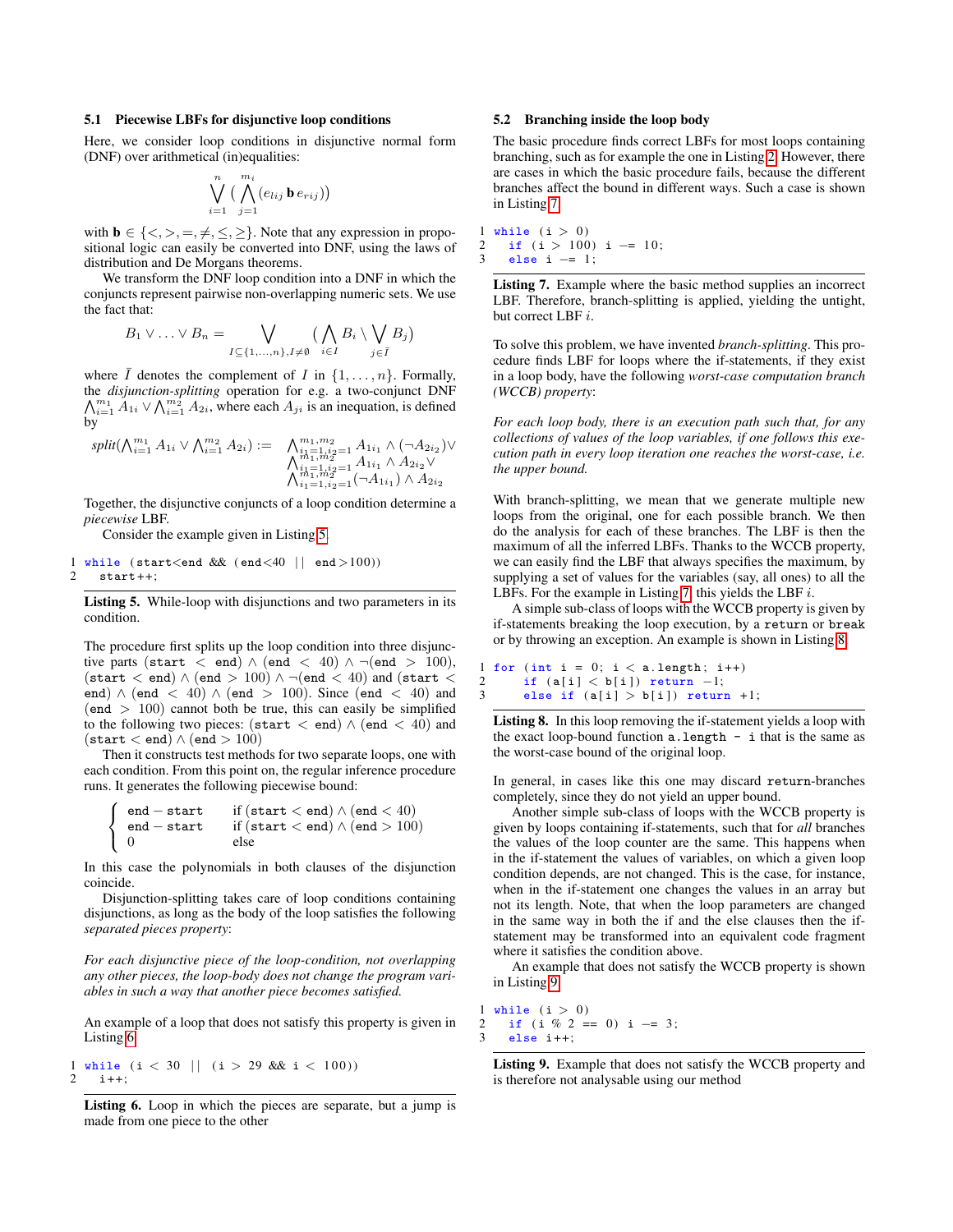

<span id="page-7-2"></span>Figure 4. Overview of the inference procedure with extensions.

This example does not satisfy the property because executing the else-branch exclusively would yield an infinite bound. Not that it would also be impossible to formulate a correct decreases-clause for this loop.

An overview of the method with extensions is given in Figure [4.](#page-7-2) First we apply disjunction splitting, then we execute the basic method for each of the separate pieces. If this does not yet yield a correct LBF, then we apply branch-splitting and take the maximum of each of the LBFs of all the branches as LBF.

# <span id="page-7-0"></span>6. Evaluation

There are still some examples in the case studies that cannot yet be analysed using our method. At this point, we do not consider cases where the loop bound depends on:

- Fields of referenced objects
- Method invocations
- Booleans
- Different threads

A way of handling bounds that depend on references is described in [\[1\]](#page-9-14), which we might incorporate in the future.

Furthermore, we require that the loops satisfy the separated pieces and worst-case computation branch properties. We believe that satisfying these properties is only a minor restriction, since rewriting loops to do so is usually fairly straight-forward. Such properties might even be including in the coding style requirements for safety-critical software.

For examples that can be handled by our method, it usually computes the *exact* LBF. An exception to this is when branch-splitting is applied. This means that compared to other methods, our method finds bounds that are equally tight, or tighter. Furthermore, other methods are unable to derive non-linear LBFs. This is discussed in more detail in the next section.

# <span id="page-7-1"></span>7. Related Work

Various other research results on bounding the number of loop iterations exist. However, most are concerned with concrete (numerical) bounds, instead of loop-bound *functions*. Also, most can only handle (tightly) cases where the bound depends linearly on program variables (we can handle the polynomial case). In a sense, our technique is more general than the methods discussed in this section. It may not be the most efficient method for simple loops, but it can be used to handle certain more complex cases. This makes it complementary to the other techniques discussed here.

Another common difference is that other approaches rely on handmade soundness proofs of their method, while we rely on a verification tool to ensure that the derived LBFs are correct.

In [\[8\]](#page-9-15), pattern-matching on abstract syntax trees (ASTs) is used by Fulara et al to select one of several syntax-based schemes for generating decreases-clauses. If the AST matches a given pattern, then parameters from this pattern can be used to form a decreases-clause. The authors claim to cover 71% of all for-loops in a set of case studies. It is thinkable that their method is used in an implementation for the basic cases and our method is applied when no pattern matches.

Abstract interpretation, program slicing and invariant analysis are used by Ermedahl et al in [\[7\]](#page-9-3) to infer numerical bounds for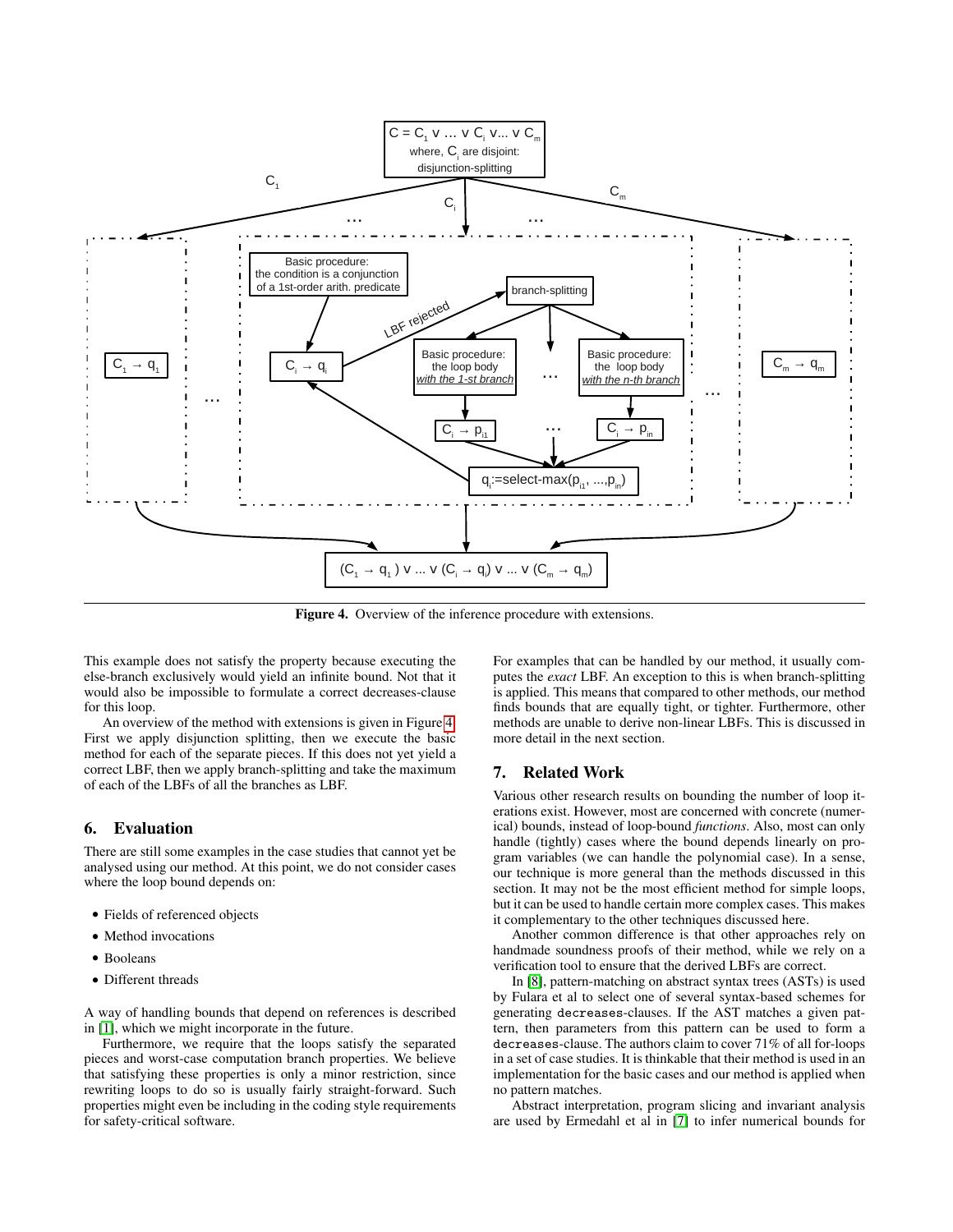C programs. The bounds meant here are integers representing the number of times a certain block of code is executed. The method can infer bounds for over 50% of the loops in a set of benchmarks.

A similar approach is taken by Lokuciejewski et al in [\[14\]](#page-9-4), who combine abstract interpretation with polytope models to calculate numerical loop bounds for C programs. Both upper and lower bounds are calculated and the analysis is accelerated by using program slicing. Even though there are restrictive constraints on the loops that can be analysed, the authors claim that they can handle 99% of all for-loops in a set of benchmarks. Soundness or verification of the bounds are not discussed.

Abstract interpretation is also used in [\[6\]](#page-9-16), in combination with flow analysis. Numerical bounds can be found for 84% of the loops in a benchmark suite. The method works on C programs.

Gulwani uses "off-the-shelf linear invariant generation tools" to compute symbolic loop bounds in [\[9\]](#page-9-0). The authors experiment with different counter instrumentation methods and a technique they named "control-flow refinement". Loop-bound functions are presented as right-hand sides of the inequations in loop invariants. Inference of invariants is based on linear arithmetic, but some limited use of non-linear terms is possible as well. Given a particular program, the base arithmetic may be extended by a finite set of non-linear operators together with reasoning rules for them. The inference system, first, introduces a fresh variable for each non-linear operator, then deals with linear combinations of such variables (and usual arithmetic variables). The operators and the rules are chosen e.g. by a user, who knows which sort of invariants one can expect in the given code.

In a related article by the same author(s)  $[10]$ , pattern-matching against known loop-iteration lemmas is used to establish bounds for C and C++ programs. This last method can find bounds for 93% of the loops in a significant Microsoft product.

In [\[4\]](#page-9-18), Ben-Amram describes a method to derive *global* ranking functions, based on Size-Change Termination. Such a ranking function is required to decrease in each basic block of the program. He uses an abstraction called Monotonicity Constraints and represents them as graphs. Various algorithms are described that can be applied to these graphs to judge termination and construct ranking functions.

Hunt et al discuss the expression of manually conceived loopbound functions in JML, their verification using KeY and the combination with data-flow analysis in [\[11\]](#page-9-11). This article is an important motivation for our work. What is "missing" in the method is the automated inference of loop-bound functions, which we supply.

In [\[2\]](#page-9-19), Albert et al describe a system of generating and solving cost recurrence relations. These relations define functions that represent upper bounds on time or memory usage by a program. To solve a recurrence relation means to find a closed, i.e. a recursionfree, form of the corresponding function. Terms in the system represent *monotonic* real functions and, besides monotonically increasing polynomials, contain the exponent and the logarithmic functions.

# <span id="page-8-0"></span>8. Future Work

Here we discuss some areas where we will improve and extend our research and the prototype implementation in the future.

## 8.1 Improving test-node search

The first step in improving the implemented generation of testnodes is to replace the linear programming solver that is used in the current prototype with a global optimisation library. This would enable us to handle loop conditions containing non-linear (in)equalities.

Next, the implemented search algorithm may be optimised, first of all, in its searching hyperplane-by-hyperplane part, probably

by memorising hyperplanes that have enough points for exactly a degree  $d - i$  (see Section [3.1](#page-3-3) for more detail).

When inferring the LBF for a loop with an increment  $> 1$  the method does not always generate correct bound functions. In the case of linear polynomials inferred bound functions are correct but not optimal. In general, for a given loop, the connection between its nonlinear upper bound function, its incremental step and the interpolating polynomial needs to be studied. We have done the study for linear bounds, but the results have not been implemented yet.

Now we briefly discuss our observations about the connection between incremental steps and *linear loop-bound functions*. Strictly speaking, if  $m > 1$  is an incremental step in a loop, then its worst-case bound is not exactly a polynomial but is of the form  $\lceil \frac{p(\bar{z})}{m} \rceil$ . Depending on the test nodes, our method finds a bound of the form  $p_1(\bar{z}) + r$ , where  $0 \le r \le 1$ . This can be explained by the fact that a graphical representation of  $\lceil \frac{p(\bar{z})}{m} \rceil$  takes a step form, where the steps are of size  $m$ . For the interpolation to be correct, all test-nodes must be  $m$  apart, such that they are located at the same point w.r.t. the begin of a step interval. Furthermore, it is possible to infer the optimal *polynomial* bound (i.e. not ceiled) when the right test-nodes are chosen. This bound is  $\frac{p(\bar{z})+(m-1)}{m}$  for LBF-s of the aforementioned form. An example of such a loop is given in List-ing [3.](#page-4-0) We want to choose such testing nodes ( $\texttt{start}_i, \texttt{end}_i$ ) that end<sub>i</sub> – start<sub>i</sub> mod 4 == 0. In other words, test-nodes must be multiples of the step. Then the upper bound is  $g(\bar{z}) + 1$  (or even  $g(\bar{z}) + \frac{m-1}{m}$ ), where  $g(\bar{z})$  is the data interpolating polynomial. We have been working on the procedure of generating test nodes for loops with steps even of more general form  $m/n$ , where  $m > 1$ . The task task is formulated as follows: given a loop, one needs to generate the k-dimensional nodes, that:

- as earlier, are in NCA configuration,
- as earlier, satisfy the loop condition,
- are of the form  $\left(\frac{m}{m}\right)$  $\frac{m}{n}i_1,\ldots,\frac{m}{n}$  $\frac{n}{n}$  $(i_k)$ .

Instead of an original loop condition  $P(x_1, \ldots, x_k)$  consider the predicate  $P'(x'_1, \ldots, x'_k) = P(mx_1, \ldots, mx_k)$ . Using already existing part of the method, generate the intermediate list of integer nodes lying in NCA and satisfying this predicate:

$$
[(x'_{11},\ldots,x'_{1k}),\ldots,(x'_{N1},\ldots,x'_{Nk})]
$$

The desirable list of test nodes is:

 $\mathcal{L}$ 

$$
mx'_{11},\ldots,mx'_{1k}),\ldots,(mx'_{N1},\ldots,mx'_{Nk})]
$$

Indeed, the nodes in this list satisfy all three conditions above:

- they obviously lie in NCA, since it is just scaling of another NCA grid
- each of them satisfies the loop condition, because this holds:

$$
P(mx'_{j1},\ldots,mx'_{jk})=P'(x'_{j1},\ldots,x'_{jk})
$$

• they are of the form  $\left(\frac{m}{m}\right)$  $\frac{m}{n}i_1,\ldots,\frac{m}{n}$  $\frac{m}{n}$  $i_k$ ) because  $(mx'_{j1}, \ldots, mx'_{jk}) = (\frac{m}{n}nx'_{j1}, \ldots, \frac{m}{n})$  $\frac{m}{n}nx'_{jk}),$ so  $i_l = nx'_{jl}$ .

In the example of this section we interpolate a linear polynomial of two variables  $p(\text{start}, \text{end}) = a \cdot \text{start} + b \cdot \text{end} + c$ , which has three coefficients. The intermediate test nodes satisfy the predicate  $4 \cdot \texttt{start} < 4 \cdot \texttt{end}$ . They are, e.g.  $(0, 1), (0, 2), (1, 2)$ . The corresponding test nodes are  $(0, 4)$  with the loop-iteration counter value 1,  $(0, 8)$ , with the counter 2 and  $(4, 8)$  with the